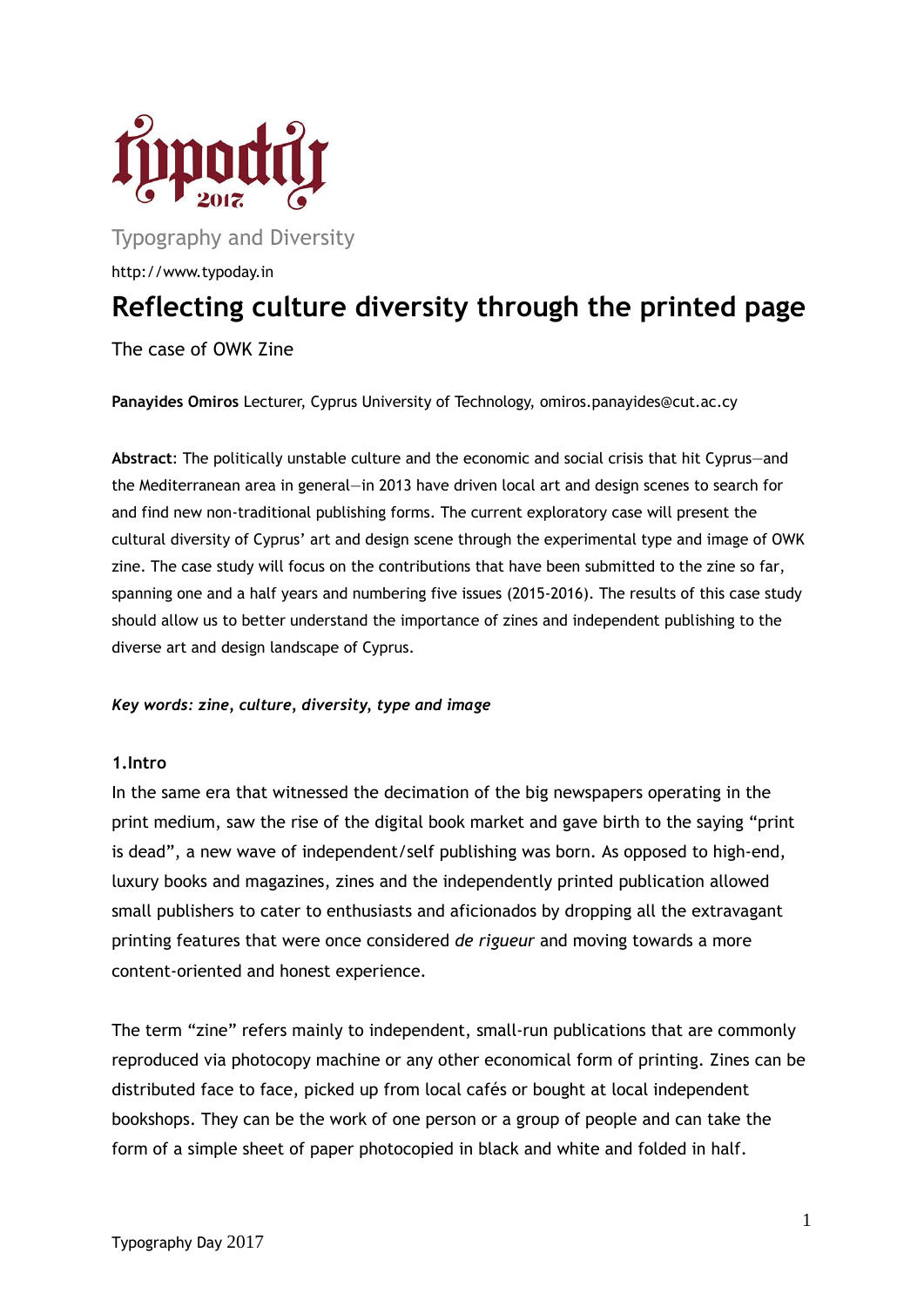Zines are also an individualistic medium, but as a medium their primary function is communication. As such, zines are as much about the communities that arise out of their circulation as they are artefacts of personal expression. (Duncombe,1997)

Whether in the form of a single voice, personal dairies, comics anthologies, writers' words, zine content is a pure form of expression of the subculture. As Duncombe (1997) argues, zines are independent and localised, coming out of cities, suburbs and small towns and are unmatched by any commercial, mainstream publication in their freedom of expression.

# **2.Zines**



Figure.1 (left) *The Comet* fanzine published in the 30's by Science Correspondence Club and edited by Raymond Arthur Palmer (right) The cover of the first *Riot Grrrl* 'zine. Courtesy of The Riot Grrrl Collection; The Fales Library & Special Collections New York University.

Zine history can be traced back to the 1930s' science fiction boom in the US, where sci-fi fans needed a way of interacting and trading their own stories with each other (fig1). In an attempt to pit themselves against mainstream, printed publications, zines gained popularity years later, in the disturbed and subversive punk decade of the 70's, where the Do It Yourself (DIY) revolution began, peeking with the *Riot Grrrl* movement that emerged in the early 90's. It was, for many, the "voice" of the underground scene. As with every new revolution, the digital age overshadowed zines and the print medium by creating a virtual hub of social media that made communication accessible for everyone. Ione Gamble (2016), the editor of *Polyester Magazine*, states that the most impressive thing to come out of the zine renaissance has been its ability to re-establish physical communities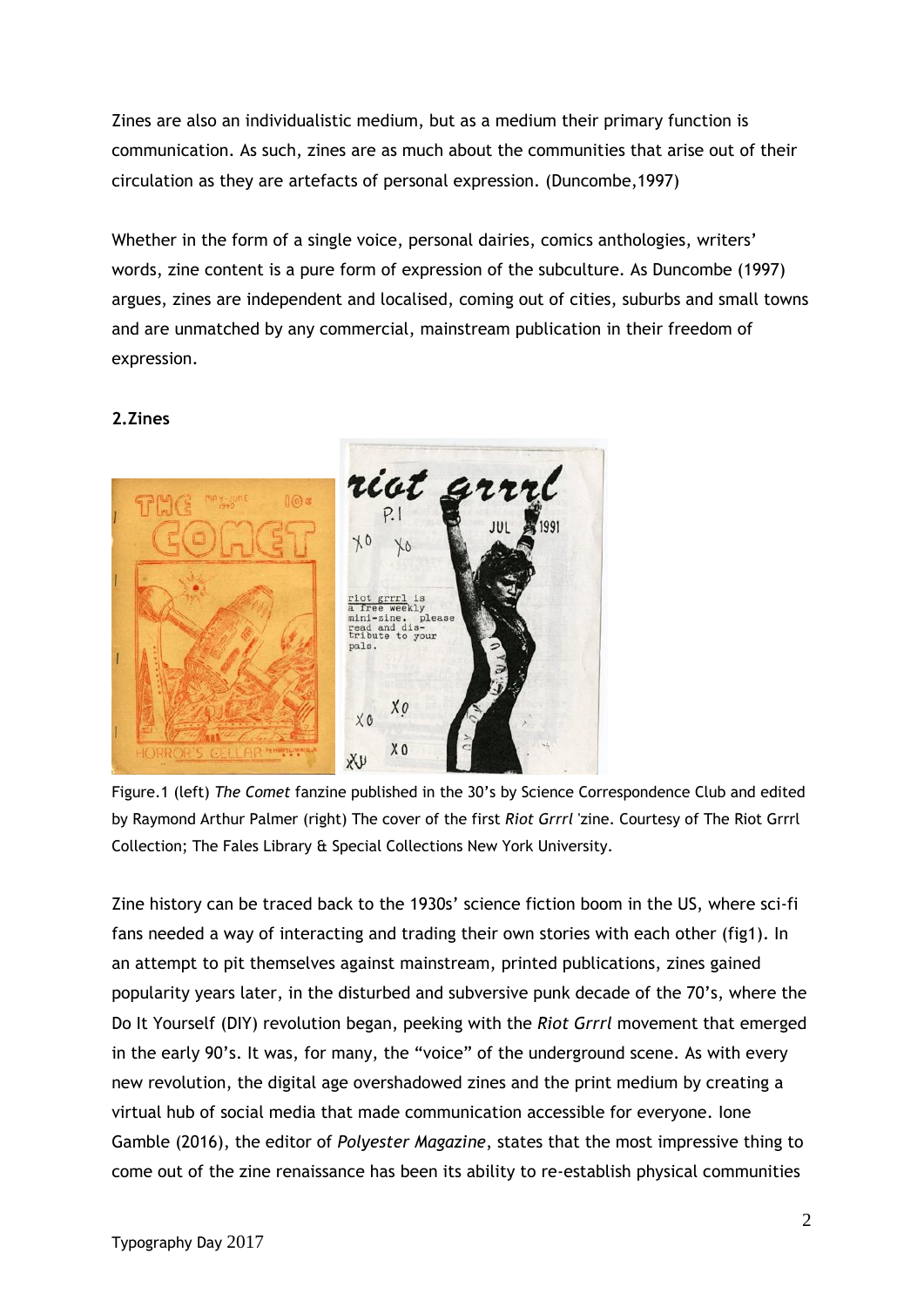in the thrust of the digital age. Disenfranchised by email communication and one-click online payments, zines have manifested themselves physically within a real-life scene as diverse as the publications themselves. (fig.1)

# **3.OWK zine**

*OWK* zine emerged out of my personal need to explore the printing capabilities and different aspects of the Riso printing technique. I wanted to see how I could use it on the printed page and how far I could take it. *OWK* (Oi Wraioi Kypraioi) is an ironic acronym for "the Beautiful Cypriots" in Greek, spelled using Latin characters. *OWK* is an independent visual library for words and images that create linear or abstract stories, providing a structure for publishing and archiving projects. Through its own idiosyncratic and often "monotonous" renderings of printed colours, each issue attempts to express a random story, or mash-up, built by the contributors' submissions. Or as the opening page text puts it: "Culturally aroused art & design dialogues."

OWK's artistic and visual style is formed by its contributors themselves. Each page follows its own stimulus and personal aesthetic rules, free to any political or ideological view. Counting 5 issues and over 40 contributors, the submissions to OWK vary from photography to illustration and from pottery to poetry. As mentioned above, OWK uses the Risograph printing technique, which is very similar to silkscreen. The machine burns a single colour image onto a paper stencil that is then wrapped around a printing cylinder drum, which will transfer colour through the drum to the paper. Every colour needs to be printed in a separate run, so each colour must be applied individually.

# **4. The submissions**

The following examples present a sample of work that has appeared in past OWK issues or submissions where type and/or image played a significant role in the final composition. Each artist/designer was asked to submit a piece of their choice, having in mind only the limitations of the Risograph printing technique. The submissions could be literally anything they saw fit.

Natalie Yiaxi's (fig.2) submission for Issue no.2 uses language as a medium for engaging readers. Yiaxi submitted two photographs of two cacti with the captions "THE TRUTH SYMPTOM ISLAND SYMPTOM" and "TO RIOT, TO COPY…" scratched in with needles. For the latest issue, no.5, Savvas Xinari's (fig.3) proposed experimental typeface is an homage to the ancient Cypriot syllabary that was used in Cyprus from as early as 1500 BC. In the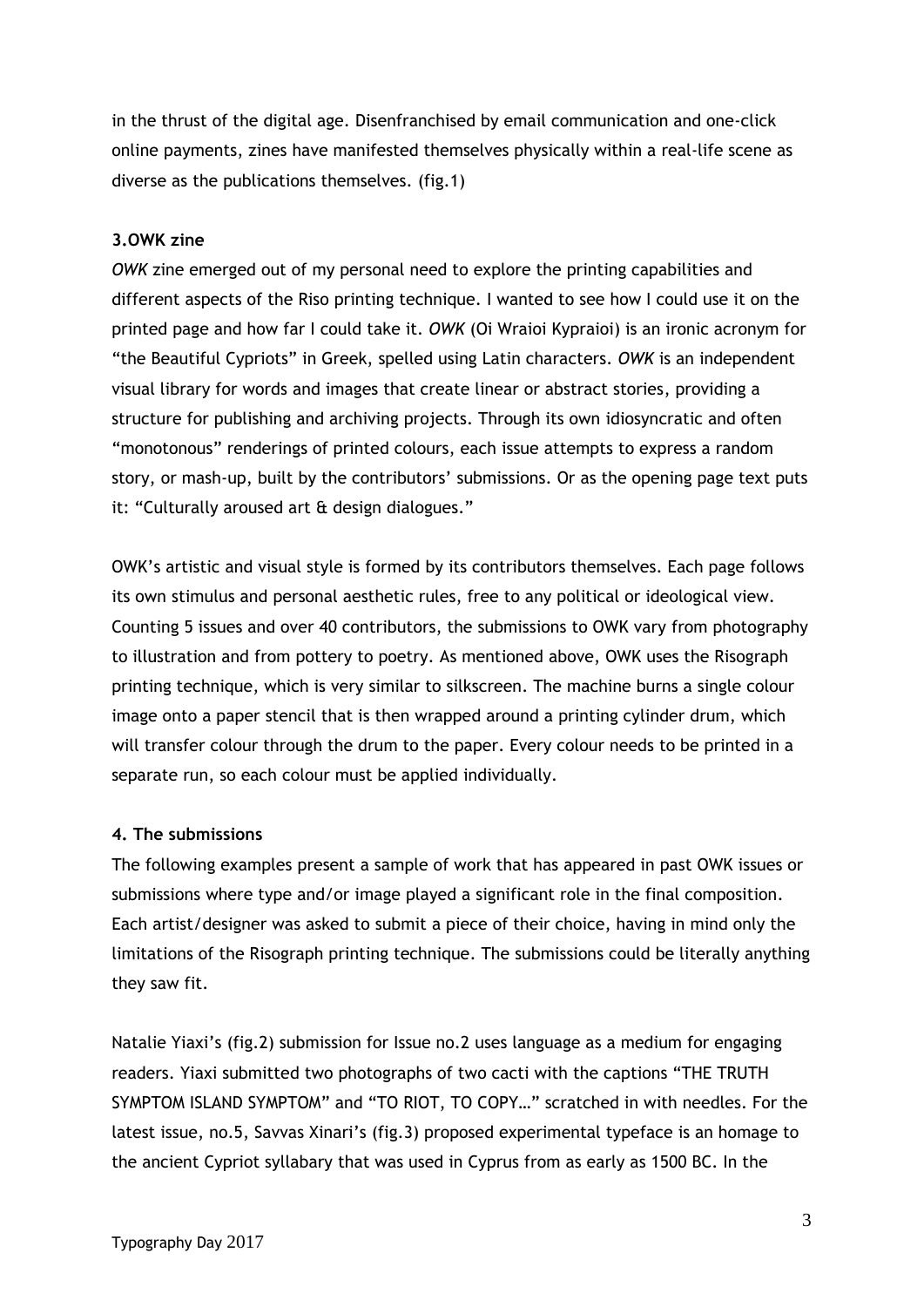same issue, Lefki Savvidou submitted her daily poetry using only a black marker, without any concern for kerning or tracking, to deliver a more radical and raw feeling.



Figure.2 *Natalie Yiaxi's submission for Issue no.2*.

# **ABTAEZHOAK ΛΜΝ**<sub>Φ</sub>ΟΠΡΣΤ ΥΦΧΥΏ

Figure.3 *Savvas Xinari's proposed experimental typeface based on the ancient Cypriot Syllabary*

To communicate one of his poems, poet Stavros Lambrakis used his own handwritten letterform on top of people's portraits, stressing the complexity of semiotics within words and images. In order to visualise potential upgrades of human technology, Nicos Stephou created an 8-bit arcade feel and typography from the 80's. Issue no.1's back cover featured Evelyn Anastasiou's custom silkscreen typography message "The tune is mentally insane", depicting her connection to past work with youth punk musical festivals. Myria Konnari's project of found written typography from her mother's notes is a personal record and diary of their private post-it communication system.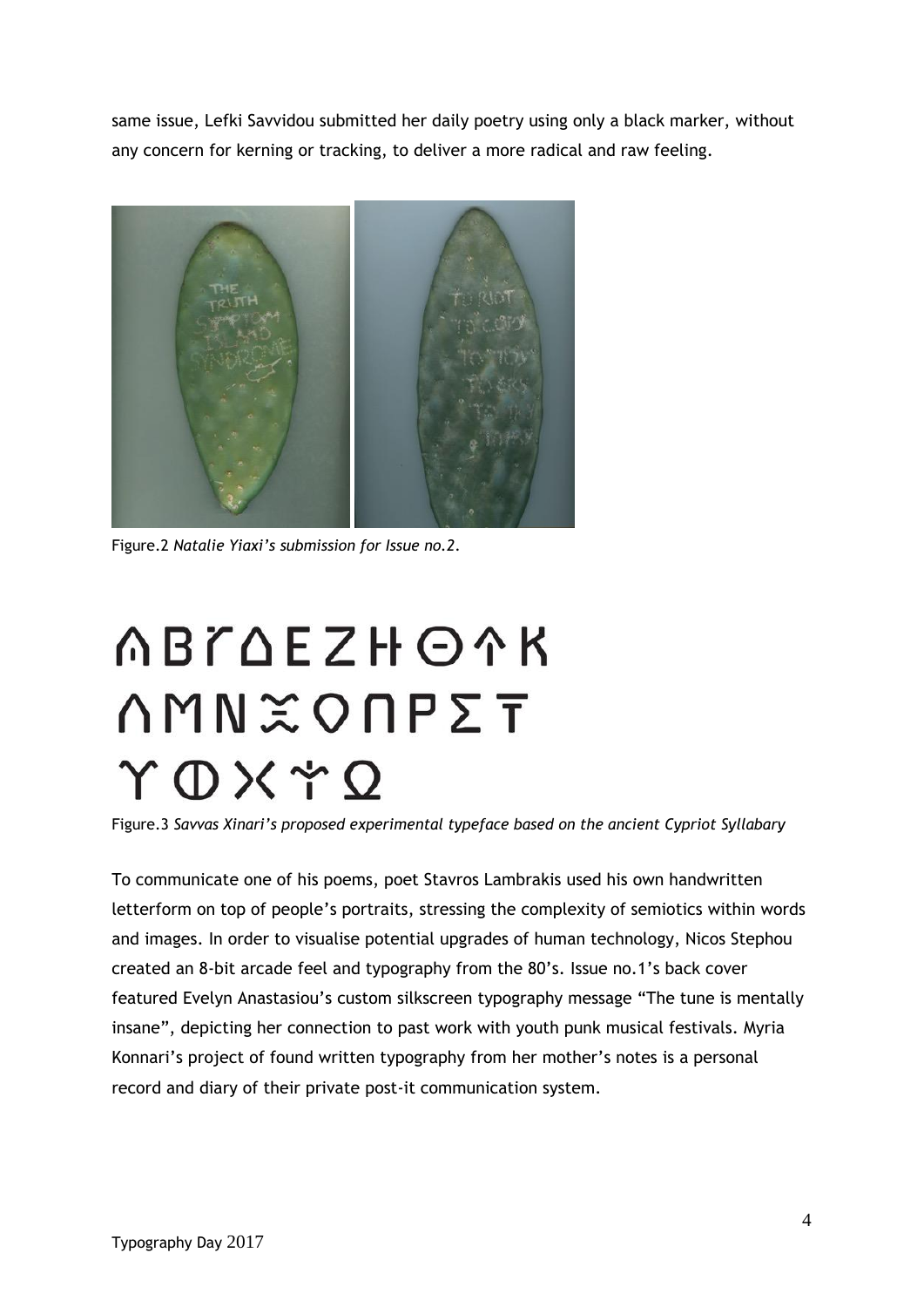

Figure.4 *Peter Eramian with Maria Toumazou "Zaha Dinosaur Park"*

Phanos Kyriakou's "fake" job vacancy was presented using a screenshot of our email exchange. Peter Eramian created a digital collage with Maria Toumazou titled "Zaha Dinosaur Park" (fig.4) using the Sony AR effect mobile phone application, while Marios Constantinides' illustration of marble patterns are in constant search of identity and culture. Mihàlis Intzièyanni (fig.5) explores the relationship and the attachment of the body to objects and people to spaces. Finally, Mary Argyrou, an industrial designer, submitted a church chair she proposed for the Church of Cyprus during her MA studies.



Figure.5 *Intzièyanni Michalis "Celestial Bodies"*

# **5. Cultural Diversity in Cyprus**

Looking more closely at the examples above, we can identify the past, current and future voices of the local art and design scene and find links to the island's millennia-old art history and cultural heritage and to its status quo. Eramian and Toumazou's piece is a socio-political statement criticizing the government's decision to build a modern multimillion public square designed by the late Zaha Hadid in the centre of Nicosia bridging the ancient city's Venetian moat. Along the same lines, Kyriakou's ironic "vacancy" emphasises the people's perceptions of the efficiency and productivity of the public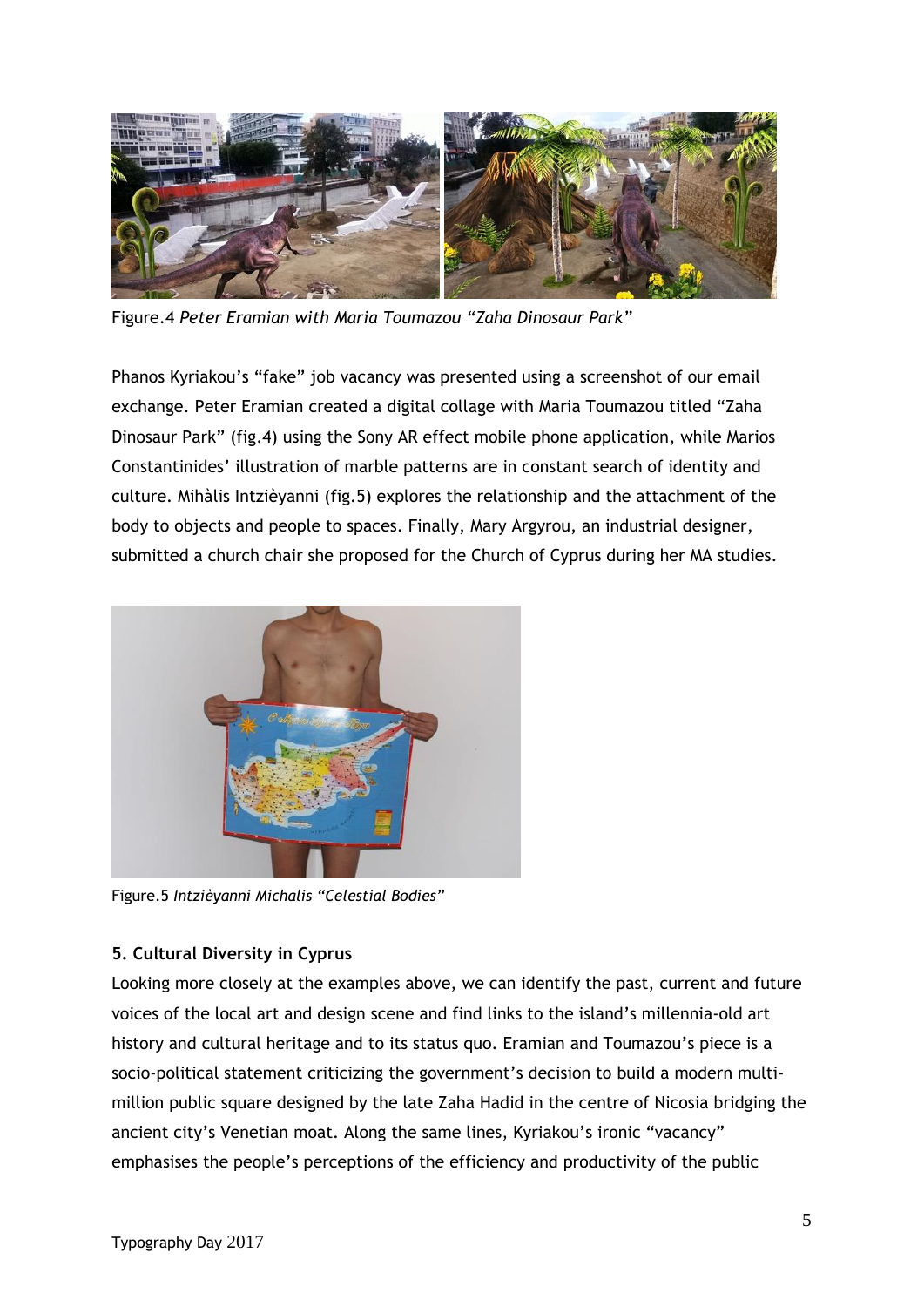sector, while Intzièyanni portrays the difficulties Cyprus' LGBT community faces expressing their sexuality identities in public. Konnari's (fig.6) post-it notes are an example of the Mediterranean countries' collectivist\* cultures. According to *Georgas et al*, Cypriot families tend to extend their family structure into a larger kinship network.



Figure.6 *Myria Konnari "Notes of a Mother"*

In Constantinides' work, the distinctive illustrative patterns are clearly influenced by the patterns found in Cypriot children's marbles ("Pirilia" in Cypriot) that were popular in the 80s, conveying a melancholy and nostalgic message. From the same perspective, Xinari is asking if the island's cultural heritage can shape the ground for the development of distinctive typeface design, while Argyrou's church chair tries to strengthen the object's origins and cultural significance by exposing the modesty that was once exemplified in the work of local craftsman. (fig.7)



Figure.7 (left) *Marios Constantinides' illustration of marbles* (right) Mary Argyrou "The Solitude Chair"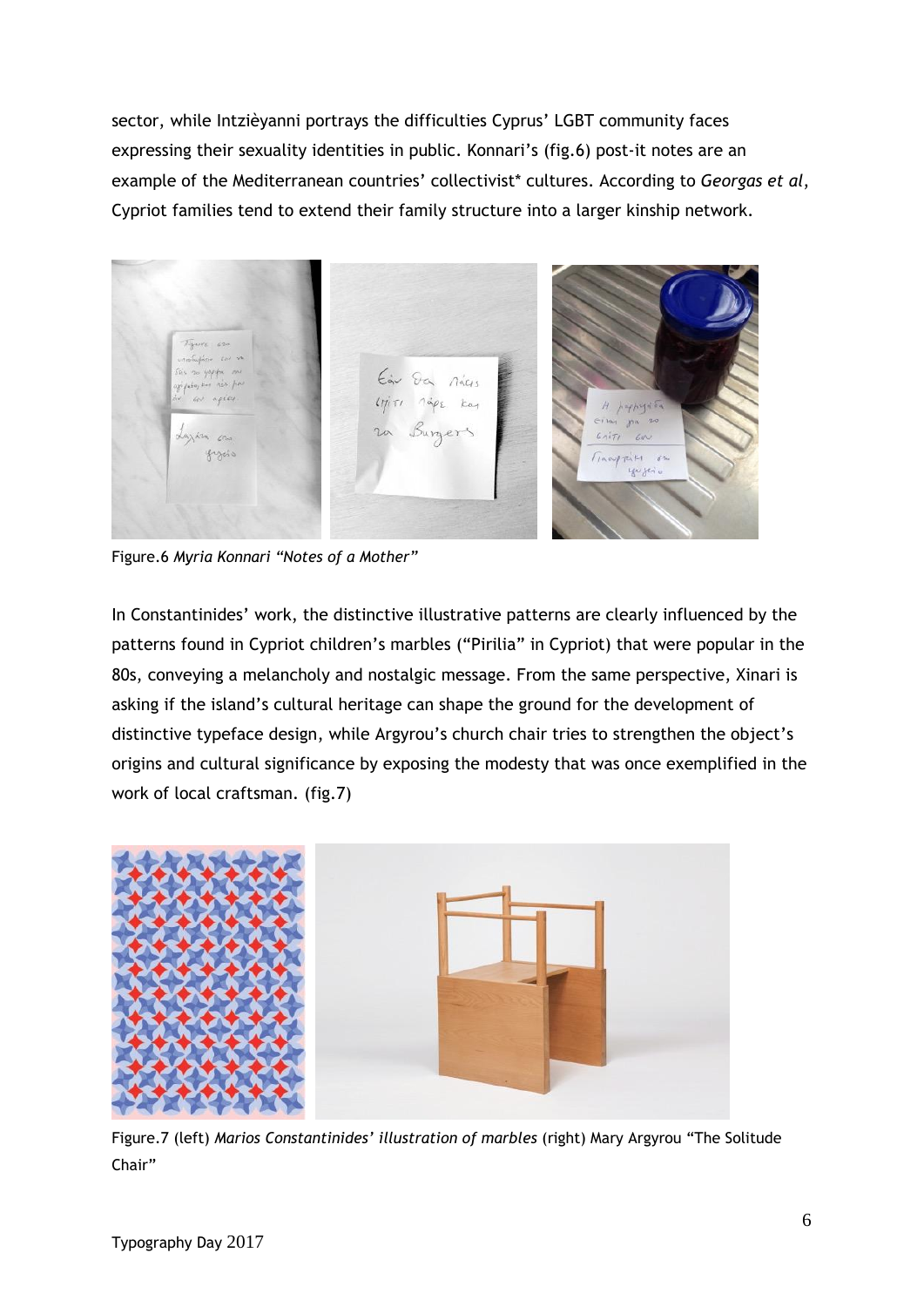Lastly, in Yiaxi's message scratched into the cactuses we can see the symbolic use of the Cypriot cactus fruit as a blank canvas in her on-going journey to explore our everyday objects and their connection to words.

The 2013 economic crisis sparked a period of enlightenment for the art and design scene in Cyprus. It motivated locals to look back at their own culture and heritage and express it in new and exciting ways. More than half of OWK's contributors decided to present work that derives at least part of its inspiration from the local culture of Cyprus. It was an attempt by the contributors to speak to their own micro-communities, communities that are rarely represented by the big shiny magazines or mainstream media. As Duncombe (1997) puts it, "a network of zines, embedded within a larger underground culture, creates a forum through which individuals may become able to construct their identity, formulate their ideals of an authentic life, and build a community of support, without having to identify themselves–either positively or negatively–with mainstream society".

### **6.End notes**

Meeting and collaborating with people for the first time is always one of the most stimulating parts of preparing each issue. Being able to interact with people, their ideas and work makes the process of creating artwork specifically for a Riso print challenging and interesting for me. *OWK* aims to increase awareness and understanding of the advantages and possibilities that new or altered printing technologies can provide for artists and designers and of how we can explore and have an impact on Cyprus' culturally diverse and intellectually stimulating art and design scene. In a series of briefing papers, *Maria Rosario Jackson* argues that one sign of a healthy community is its simultaneous ability to preserve and invent its culture—that is, to conserve its history and heritage while developing new expressions for current times. She also underscores the importance of diversity, which is often considered the hallmark of an innovative creative city. The influence of zines and the independent publishing on the preservation of the cultural heritage can be outlined briefly in the current case-study of OWK zine. For Cyprus, alternative print-based zines like OWK operate on the fault lines of heritage and innovation, providing an unbiased venue for a diverse group of artists and designers to renegotiate Cyprus' identity on their own terms.

As this is an exploratory case study, the findings are meant to be used to further investigate the importance of independent print culture in Cyprus and the social impact it can ignite.